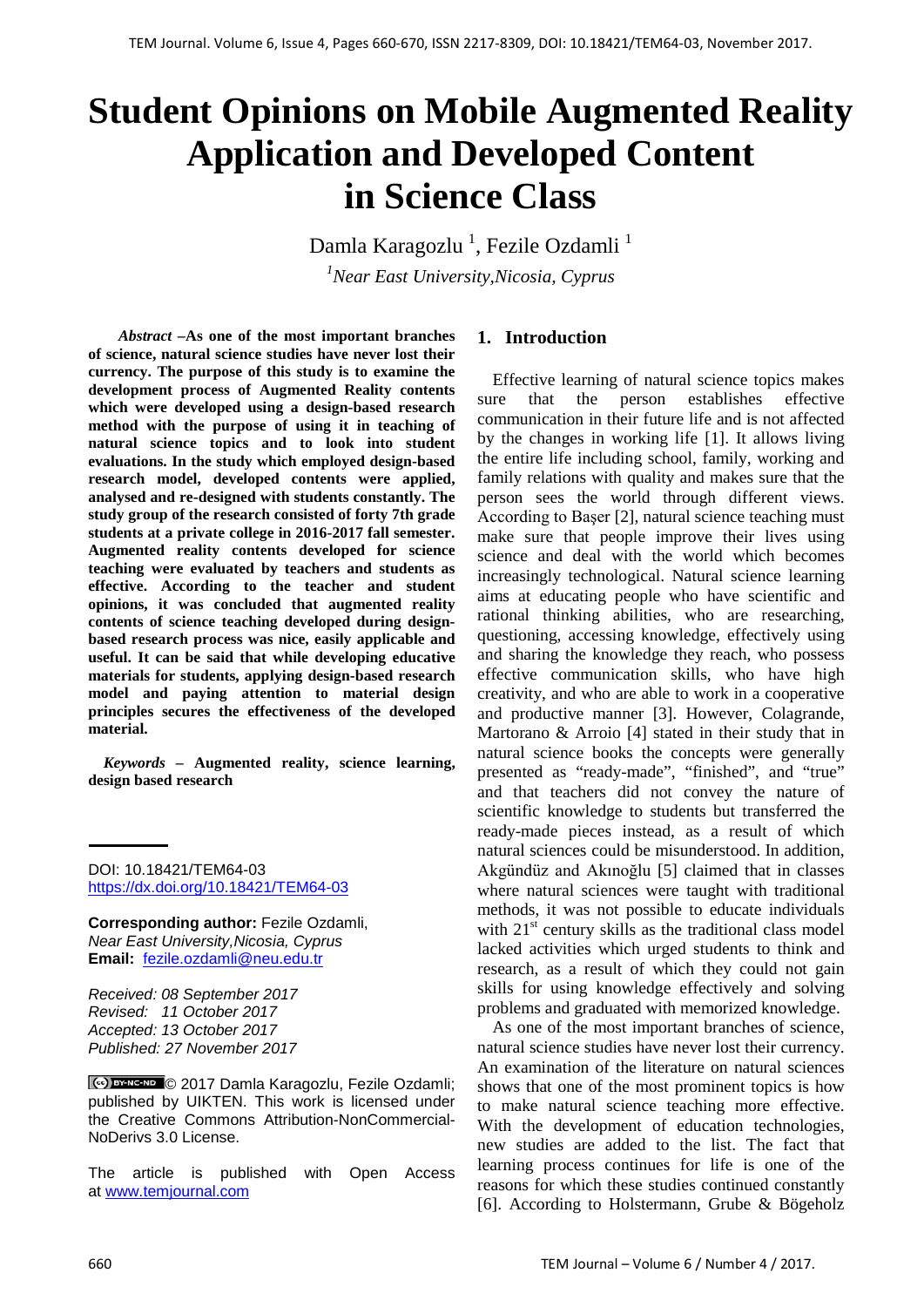[7] teachers play one of the most important roles in these studies and must create interactive learning environments where students could learn by themselves by having fun, explore their skills and abilities and work in teams. In addition, in natural science classes, students must be equipped with reallife experiences using appropriate education and teaching materials and applications such as animations, and permanent learning must be ensured by transforming abstract events into concrete. Several researchers such as Nincarean, Alia, Halim & Rahman [8] claim that although existing methods work, there is an increasing interest towards testing more useful methods for improving learning experiences by educators and researchers and that especially as technology becomes more popular, the technological integration gains importance  $[9]$ , $[10]$ , $[11]$ , $[12]$ . There are mobile applications used in the learning process [13],[14]. Augmented reality applications are an example of such applications. Media where virtual and real objects are used in combination are called augmented reality applications. They are created by adding virtual objects on real world images. The system creates interaction by working simultaneously [15].

For the abovementioned reasons, the purpose of this study is to examine the development process of augmented reality contents which are developed using a design-based research method with the purpose of usage in teaching of science topics as well as student usage of the foregoing.

## *Augmented Reality*

AR based contents usually have the advantage of having more effective communication compared to web-based content presentations. In addition, augmented reality indicates to the applications which aim at improving user experiences such as virtual reality. According to Majid, Mohammed and Sulaiman [16] augmented reality was born after virtual reality. Unlike VR which is created with digitally-formed images, the content is viewed as digital layer on the user screen [17]. According to Johnson [18], augmented reality is characterised with the integration of content created with computer with real world layer, which increases reality. According to Hedley [19] augmented reality is an interface technology and new information experience method.

As mentioned by Horizon Report: Higher Education Edition, Augmented Reality was one of the most developed emerging technologies in 2016. Nevertheless, with the increase in ownership of emergence and mobile devices, mobile learning and augmented reality came to be used together [8]. In recent years, improvement of mobile devices made sure that content is reached through mobile

augmented reality (MAR) scanners every time and everywhere in a more practical manner. According to Demirer and Erbaş [20] augmented reality, which was only used in a computer-based fashion for years, was now also being used in mobile devices with developed applications. Mobile Augmented Reality (MAR) has four main components: (1) camera which is used to capture the target information, (2) marker which consists of the target information,  $(3)$  a mobile device which will process and store the target information whenever it is read, and (4) digital content which will be shown by camera when it reads the target marker [16].

In this context, the educational area has already started introducing augmented reality technologies [21]. Lin et al. [22] examined the usage processes of students by developing a mobile augmented reality application for geometrical learning activities. In their study, the researchers concluded that through MAR students performed the required tasks independent from their teachers and improved their motivation and tolerance levels. In their study conducted with 30 university students, Shelton and Hedley [23] taught the topic titled "relation between the earth and the sun" with augmented reality applications. According to the obtained results, students who worked with augmented reality completed the topics with fewer errors. In their literature search, Diegmann, Kraepelin, Eynden & Basten [24] displayed the advantages of using augmented reality applications in education. According to the results obtained by researchers, augmented reality applications have positive impacts on motivation, attention, concentration and satisfaction. In addition, they concluded that in learning processes which employ augmented reality applications, student-centred teaching and cooperative learning activities were conducted more effectively.

# *Design-based research*

Wang and Hannafin [25] defined design-based research as a systematic but flexible methodology which is based on the cooperation between researchers and implementers and aims at improving education applications through repetitive analysis, design, development and application. Design-based research can be explained as a series of analytical techniques which balances positivist and interpretive paradigms and attempts to bridge education-related theories and applications [26]. In recent years, significant progress has been made in articulation of methodological and epistemological foundations for design-based studies and making it a teachable method [27]. Characteristics of design-based research [33], [34] are explained as follows: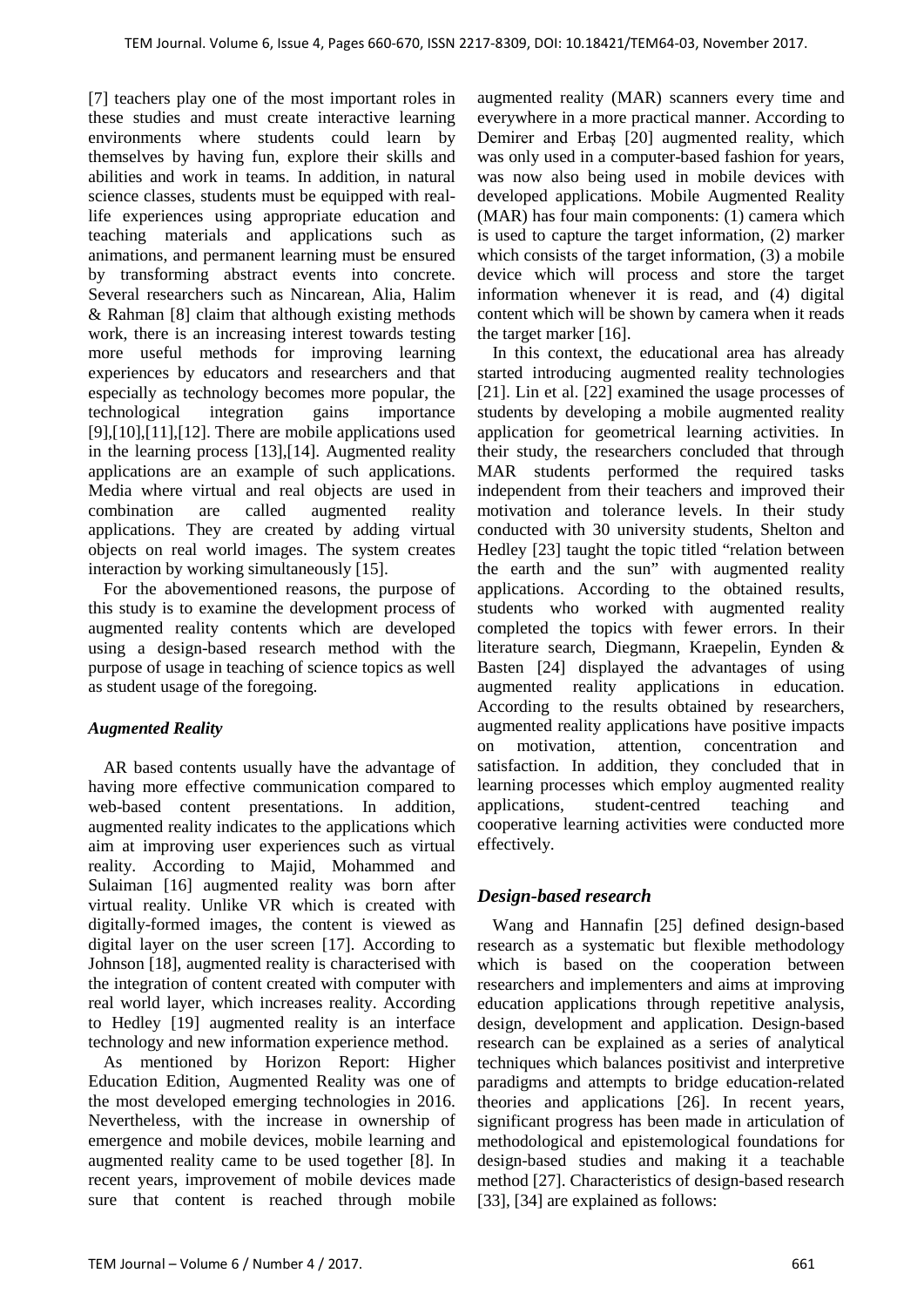- Solving complex problems in their real, authentic context in cooperation with implementers,
- Applying the integration of known and assumed design principles in order to present the appropriate solutions to problems,
- Performing meticulous and reflective investigation so as to test and sensitize innovative learning environments,
- Research and development in the cycle of beginning to use the design, analyse and redesign,
- Researches which have to pave the way for theories so as to share the results with implementers and other designers,
- The research has to explain how the designs work in authentic environments.

# **2. Method**

Design-based research model was used in this study. Design-based research model is a research process which makes sure that new applications such as software or new theories can be designed [28]. The developed content was analysed by constantly applying with students and redesigned.

# *Participants*

The study group of the research consists of forty  $7<sup>th</sup>$  grade students at a private college in the fall semester of 2016-2017 academic year. 52 percent of the students are females and 48% are males. In addition, the mean age of the students is 11.

## *Data collection tool and application*

In order to obtain the opinions of students on the final shape of the material in the end of design-based research process, the researchers developed a semistructured interview form. The interview form consists of questions on the impact of augmented reality impact and evaluating educative contents used in augmented reality application. In order to validate the content, the questions were developed based on the literature. In order to determine whether the questions were clear and understandable, opinions of 5 experts from the field were sought and corrections were made. In the end of the application which was performed in two classrooms of 20 pupils each, interviews were made with 25 volunteer students in total, 12 and 13 students from each classroom. Each interview took approximately 20 minutes. The interviews were recorded with voice recorded in order to prevent loss of data. Data obtained from the interviews was analysed with indepth content analysis method. Critical friends approach was employed in order to ensure reliability. One researcher analysed the texts and the other conducted double-check. Another expert who was not included in the study was asked to perform triangulation. The findings obtained from the analyses were presented in tables based on frequencies.

## *Development of materials*

Before starting the design and application phase of the research, interviews were held with 7 science teachers at the education institution which delivered tablet-supported education and needs analysis was conducted. In order to perform the needs analysis, an interview form consisting of 5 questions was developed. In the interviews attempt was made to determine the topics where students had difficulty in science teaching and applications which are difficult to perform in classroom environment. New questions were asked based on the answers given during interviews and detailed discussions were made. In addition, the topics that they learned were discussed with 5 students who had taken science classes before and attempt was made to determine the topics they had most difficulty in learning. After the interviews, animations and 3Ds were determined, which would be included in augmented reality application. In addition, analyses were made on the technological competencies of teachers and students. According to the obtained results, teachers are effectively using computers, tablets and smart boards. Students are using their tablets for educative purposes. Students are accessing e-books through their tablets and virtual classes are used for communication purposes.

As a result of the interviews held with teachers, it is seen that it is in the  $7<sup>th</sup>$  grade when abstract topics are most covered, which is also the grade that shows the highest need for material development with the purpose of using in science education. In addition, the results obtained from interviews conducted with students and teachers who took this course in previous semesters shows that materials should be designed for topics such as five senses organs, neural system, magnets, acids and bases, hormones and food chain.

In the next step, contents were developed based on regular feedback. In this process, the employability of the software was evaluated based on the opinions of teachers and students. After the contents were developed, five education technology experts, three science teaching experts and one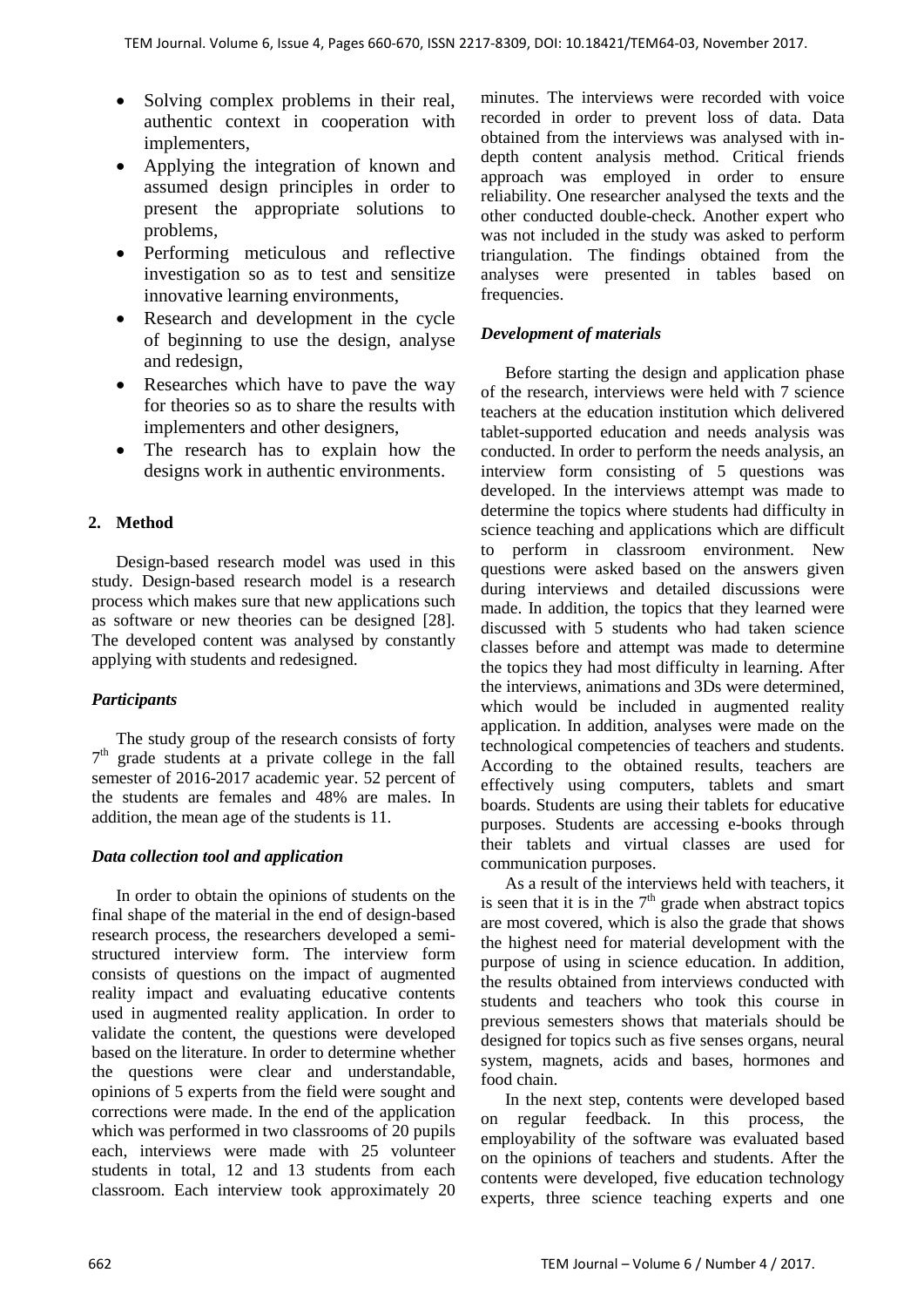linguist were consulted and necessary changes were made on materials for redevelopment.

The developed contents were integrated into the Aurasma application so that contents could be reached through any mobile device where Aurasma is loaded. Figure 1. gives the steps followed during material development process and the actions of the cycle.

In the beginning of the animations which were developed based on the constant interviews and evaluations, following the introduction section where two characters (Ada and Mira) appear before the students, information follows on the topic. Then the new topic is explained and finally there is a process which shows that the animation ended.



*Figure 1: Material development cycle*

## *Application*

In the research, Aurasma, which is a ready mobile application, was used through the tablets distributed by school administration to the students. Aurasma is a platform compatible with IOS and Android operating systems, which ensures that AR applications based on simple picture recognition are developed (Smith, 2013). Stickers were prepared and stuck in the books of students in accordance with the animations and contents which were prepared as per the results obtained from needs analysis. At this stage, Adobe Photoshop and Adobe Flash Air CC programmes were used. Figure 1. gives the screen images in regard to the application used in the research. With the stickers seen in Figure 1., animations whose screen images are seen in Figure 1. are defined. Animations can be viewed when the

stickers are scanned with the tablet where Aurasma application is loaded.

As the first step of the application, science teachers of the sample group were given training on augmented reality applications developed for this research. In the following step, Aurasma application was loaded to the students' tablets, who were informed on the application and the application was used at science classes throughout the entire semester.

| <b>ALL R. DELLESSE</b>           | Scientists use the pH scale to<br>measure how atrong or weak an<br>acid or alkali is. Here are some<br>examples of pH numbers: |               | RASMA |
|----------------------------------|--------------------------------------------------------------------------------------------------------------------------------|---------------|-------|
| very<br>wee<br>neut<br>- alkali  |                                                                                                                                |               |       |
| wea<br>very<br>US<br>pul<br>pH c |                                                                                                                                |               |       |
|                                  | pH=0                                                                                                                           | <b>ACIDIC</b> |       |
|                                  | ad                                                                                                                             | AI.           |       |
| <b>Ir</b> milk                   | pH-14                                                                                                                          | <b>BASIC</b>  |       |
| s blue litmus paper red          |                                                                                                                                |               |       |
| red litmus paper blue            |                                                                                                                                |               |       |

*Figure 2: Sample screen images of AT application* 

Throughout the semester augmented reality applications were used within problem-based learning approach. Students were made into groups of four. Groups attempt to solve the problem areas given to students. They use augmented reality applications within this process. During the application students tried to solve the problems they were given in cooperation within their group. At the problem-solving stage, they watched animations through Aurasma program in order to be able to learn the new topic.

## **3. Results**

#### *Student opinions on the contents in AG application*

The purpose of the study was to determine the student opinions on the positive aspects of AG application used in science teaching. For this purpose the students were asked the question "what do you think about the animations and other contents in the application?"

From the opinions of students who participated in the study, eight different themes were obtained namely "supporting learning", "explaining topic visually", "using characters", "covering the topics in short period of time", "being compensatory", "facilitating the understandability of topics", "uniting the books with animation", and "others". Frequencies in regard to these themes are presented below.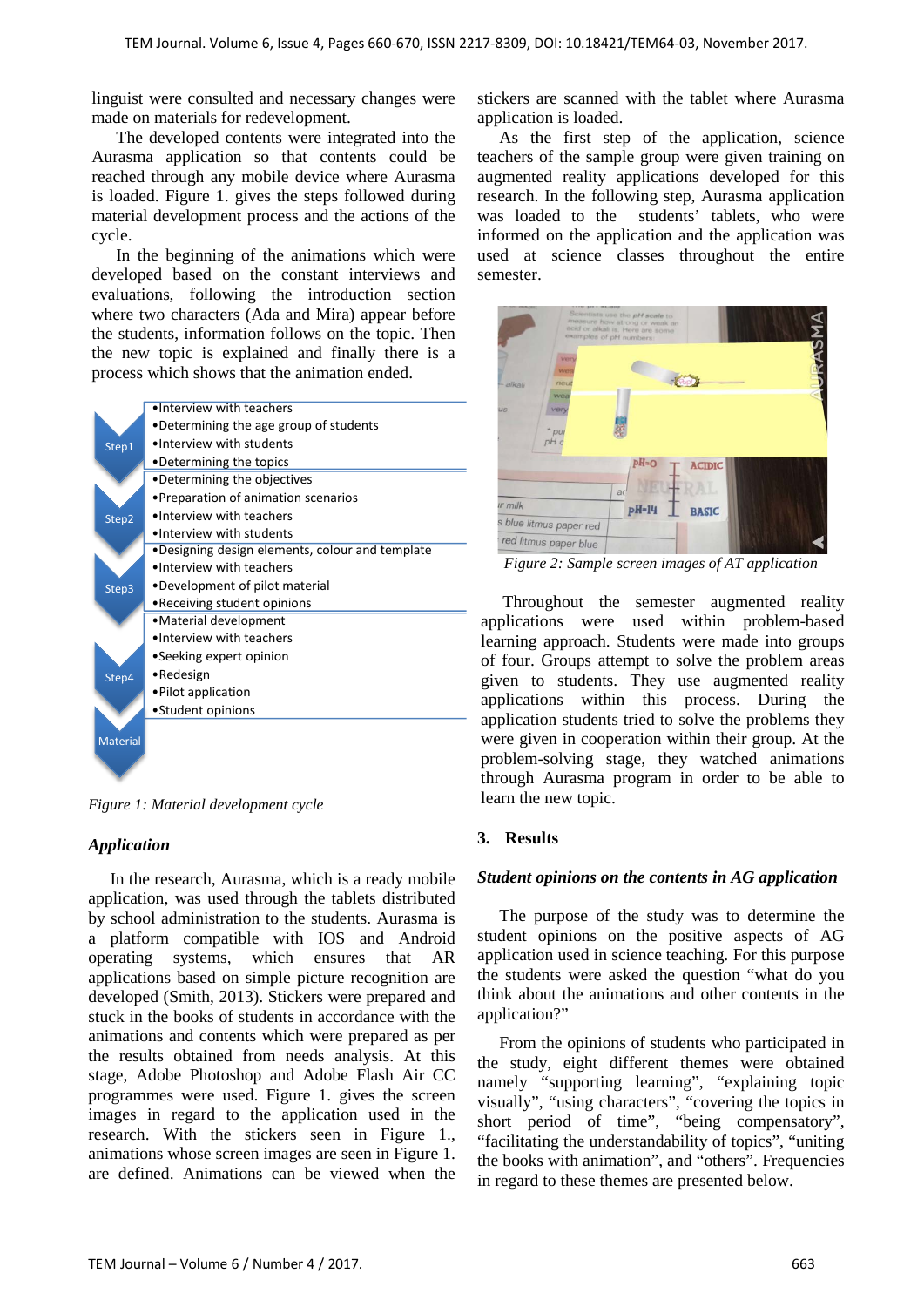*Table 1: Student opinions in regard to application contents*

| <b>Opinions</b>                              |    |
|----------------------------------------------|----|
| supporting learning                          | 25 |
| explaining topic visually                    | 11 |
| using characters                             |    |
| covering the topics in short period of time  |    |
| being compensatory                           |    |
| facilitating the understandability of topics |    |
| uniting the books with animation             |    |
| Others                                       |    |

According to table 1, all students stated that AG application supported learning. Expressions of some students in this topic are given below.

"*I liked animations as they explained the topics in a nice and attractive manner. Those animations were explanatory so that I could understand topics helped my learning."* (Student 2)

"*Animations helped my learning as they tell the topics with nice, colourful and moving visuals in a short period of time."* (Student 4)

Some students expressed that AG application ensured visual explanation of topics which is one of its positive sides. Some of the students' expressions in regard to visual explanation of topics are given below:

"*I really liked animations. Moving visuals way too appeal us and I understand topics better."* (Student 5)

*"I liked the harmonious usage of animations and explaining the topics by viewing videos unlike books. One of the animations that I recall most was about food web as I love animals. I was happy to watch the topic on food web as an animation."* (Student 7)

"*We learned science topics like watching cartoons, which was nice and catchy."*(Student 19)

Answers given by some of the students evaluated employment of characters in the application (Ada and Mira) as positive. Some of the answers given in regard to this opinion are presented below:

"*It is a good thing that Ada and Mira characters were used as they were directing us while watching the animations. I think that understanding the content would be more difficult without them."* (Student 1)

"*I think that using characters was useful. They made sure that animations attracted attention."* (Student 12)

"*I think that using characters Ada and Mira and that they were speaking English was very good."* (Student 19)

The answers of some students showed that the AG application used made sure that the topics could be covered in a short period of time, which was another positive side. The opinions of two students in regard to covering the topics in a short period of time are presented below:

"*I liked the fact that topics were covered shortly and briefly. It helped me a lot while studying. While studying from the book I had to spare a long time; with these animations I can learn the topic in a short period of time."* (Student 19)

*"I think that it is nice that it tells the topics as a summary from the beginning to the end. It tells everything from the very start just like a teacher and it can be watched without requiring a long period of time, which is very suitable for repeating topics before a quiz."* (Student 23)

Some students thought that AG application was acting as a make-up class for missed topics or for learning new topics, which is a positive feature. Some of these expressions are presented below:

"*Yes, there is something that I like about animations. Sometimes when I am studying at home I realise that there are topics that I do not understand and I cannot reach the teacher. This year I did not need to reach the science teacher as animations are helping me understand the topic."* (Student 24)

"*Animations were very useful while studying. I was somewhat behind in science classes compared to my classmates and I was not able to receive full grades. I realised that I showed progress after I began studying with animations as I could learn the topics that I missed in class by watching animations and I believe that I fully completed the assignments."* (Student 25)

Some of the students stated that the used AG application facilitated the understandability of science topics. Student expressions in regard to this opinion are presented below:

"*In addition to studying from book, being able to watch animation in regard to the topics made understanding new topics easier"* (Student 19) *"If in science classes our teacher does not make us watch a video on the topic or if we do not do application in laboratory I could hardly understand the topic. This year it is enough for me to watch animations so as to understand the topics. I feel that they help me understand the topic."* (Student 20)

Some students stated that one of the positive sides of AG application was that the animations and content was viewed by scanning the sticker as a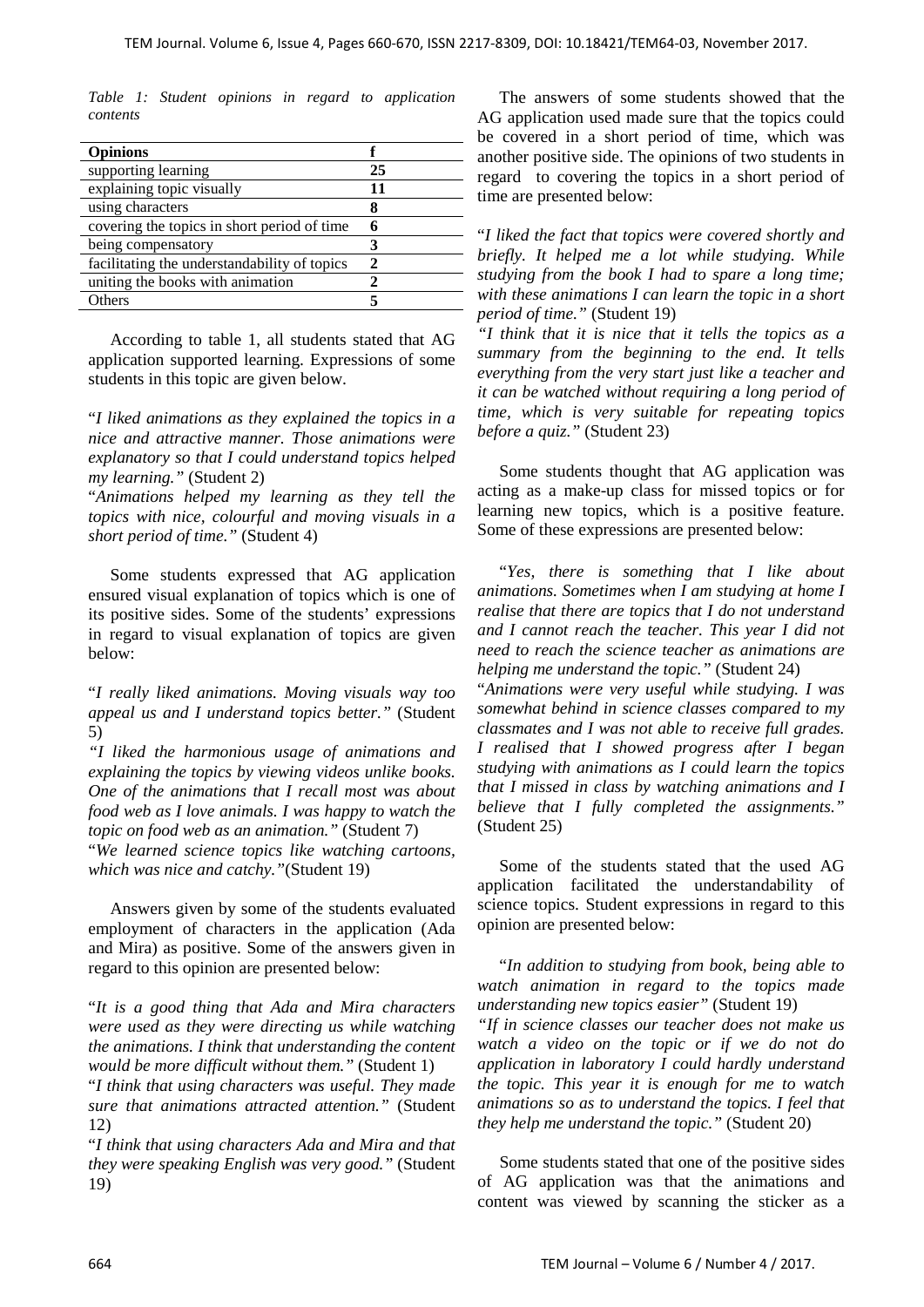support for the information in science books. Student expressions in regard to this opinion are presented below:

"*When we hold the camera on the book the information in the book was animated, which impressed me a lot."* (Student 8)

*"Sticking stickers on the book and holding the camera of the tablet to this sticker and watching the animation was a first-time event which attracted my attention. Our science textbook became very interesting and fun for me."* (Student 9)

Answers given as "others" in table 2 which are listed as positive sides of AG application include that AG application increased permanence of the learned elements, supported individual learning and, in addition, the colours, stickers and introduction parts used in animations. Student expressions in regard to these opinions are presented below:

"*I loved the colours used in animations. I think that they were attractive and harmonious."* (Student 1)

"*I think that watching animations ensured that topics become catchier."* (Student 10)

"*This year when studying science class at home and doing my homework I noticed that I needed my teacher less as animations supported me in studying individually."* (Student 24)

#### *Student opinions in regard to the design of animations and contents in AG application*

In the study, the aim was to determine the student opinions on the design of animations in AG application used in science teaching. For this purpose the students were asked the question "what would you like to say about the design of animations?"

The themes obtained from the answers of the students who participated in the study are evaluated under four main themes namely "colour", "character usage", "scripts" and "length". Table 2 provides the frequencies in regard to this evaluation.

*Table 2: Student opinions in regard to the design of contents in AG application* 

|                           | <b>Opinions</b>                                  | f              |  |
|---------------------------|--------------------------------------------------|----------------|--|
| Colour                    | Attractive                                       | 21             |  |
|                           | Not attractive                                   | 3              |  |
|                           | Intriguing                                       | $\overline{2}$ |  |
| <b>Character</b><br>usage | Attractive                                       | 11             |  |
|                           | Facilitating<br>the                              | 7              |  |
|                           | understandability of the topics                  |                |  |
|                           | Unnecessary                                      | 5              |  |
|                           | Insufficient time                                | 2              |  |
|                           | Making sure that animations<br>are fun           | - 2            |  |
|                           | Facilitating the traceability of 1<br>animations |                |  |

|                | Script size being suitable                 | 18 |
|----------------|--------------------------------------------|----|
| <b>Scripts</b> | Helping to understand the topic            | 4  |
|                | Script size being small                    |    |
|                | Appearance on screen being<br>sufficient   | 3  |
|                | Appearance on screen being<br>insufficient | -1 |
|                | Insufficient amount of script              | 2  |
|                | Sufficient amount of script                | 1  |
|                | Attractive                                 | 1  |
|                | Sufficient                                 | 22 |
| Length         | Insufficient                               | 3  |

As can be seen in table 3, under the "colour" main theme of student opinions, the themes "attractive", "not attractive" and "intriguing" themes are gathered. Most of the students who participated in the study stated that they found the colours used in animations of the application attractive. Student expressions in regard to these opinions are presented below:

#### "*I think that colours were very vivid and attractive. I liked it very much."* (Student 6)

"*I liked the colours used in animations. They are plain and not eye-straining."* (Student 14)

Some students evaluated that the colours of the animations in AG applications were not attractive. Student expressions in regard to these opinions are presented below:

*"Colours were not attractive. Animations would be better if different colours were used."* (Student 8)

*"The laboratory section which appeared at the beginning of animations was very good, but the background of other parts was changing and very pale. I think that this laboratory picture should exist in the background of animations, too. It would be more attractive."* (Student 15)

*"In the beginning, there was a laboratory and I thought that I would learn the topics at virtual laboratory. But then the laboratory disappeared and the background turned to light yellow. A better design should be made for background. It is not attractive in that way."* (Student 16)

According to the answers obtained from students, two of them think that the colours of animations are intriguing. Student expressions in regard to this opinion are presented below:

"*Animations were colourful and colours were rather suitable for supporting our learning. It made me curious."* (Student 2)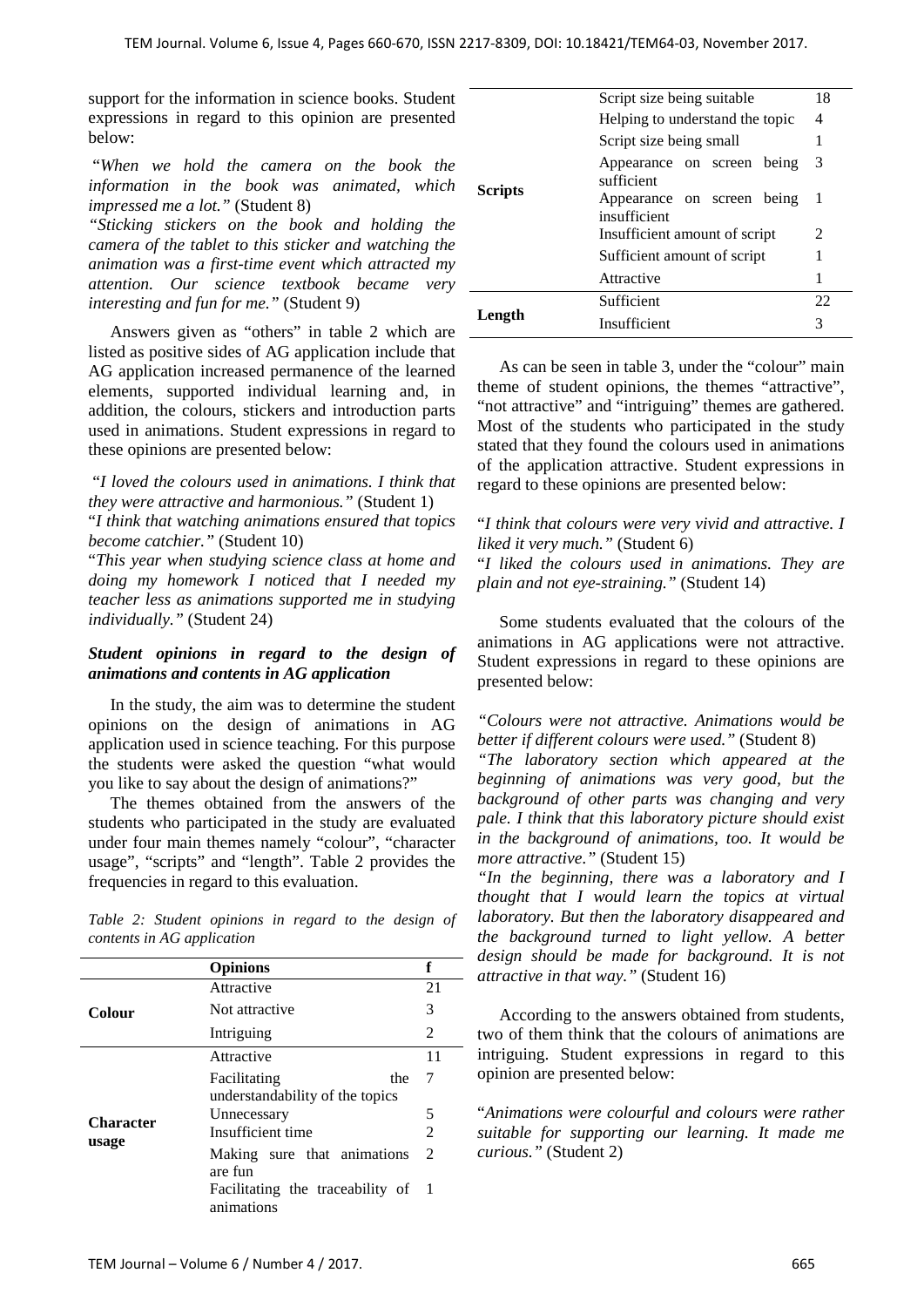"*I think that colours were eyeful and beautiful. It made me wonder what the animations told."* (Student 3)

The "character usage" main theme included the themes related to Ada and Mira characters used in the animations in AG application. Under this main theme, the main themes titled "attractive", "Facilitating the understandability of the topics", "Unnecessary", "Insufficient time", "Making sure that animations are fun", "Facilitating the traceability of animations" and "others" themes were obtained. Most of the students believe that characters are attractive. Student expressions in regard to these opinions are presented below:

"*It is a good thing that characters were used. These characters made animations attractive. It was nice that they were children and students like us. I could easily follow animations when they explained the topics."* (Student 5)

"*Using two different characters, one girl and one boy, and each animation being explained by one of these characters, was very useful. If there was only one character that appeared in every animation it could be boring. It was attractive that students like us covered the topics."* (Student 7)

Some students answered that using characters facilitated the understandability of topics. Student expressions in regard to these opinions are presented below:

"*It was useful to have Ada and Mira in animations. We could understand the topics better with their conversations and explanations."* (Student 3)

"*I think that adding characters to animations was useful as these characters are students like us and we watched them do experiments. If it were not for them understanding the experiments could be more difficult."* (Student 13)

Some students, on the other hand, stated that they found using characters in animations unnecessary. Student expressions in regard to these opinions are presented below:

"*I do not have any opinions on Ada and Mira, actually. Animations were already explanatory. They could be understood even without the characters."* (Student 2)

"*I was not attracted by the characters actually. I do not think they added much to the animations. For this reason using them was not necessary."* (Student 11)

"*We could as well do without the characters. What is important for me is that the material explains the topic. I am not much interested in details in class notes. Characters could well be avoided."* (Student 24)

Two students think that the appearance period of characters in animations is insufficient. Student expressions in regard to these opinions are presented below:

"*Characters should appear in the entire animations. They should explain and show everything. They appeared in very short sections of animations."* (Student 15)

"*It was nice that Ada and Mira were in the animations. But I think that they should appear more."* (Student 21)

Two students stated that Ada and Mira characters ensured that animations were fun. Student expressions in regard to these opinions are presented below:

"*That Ada and Mira were at our age and both were students made topics more amusing."* (Student 9)

"*I think that the characters used made sure that animations were not boring while learning science topics. If it were not for them the animations could look like a book. Science topics are usually difficult and for this reason class environment is serious. Animations became funnier with child figures."* (Student 14)

One student believed that using characters in animations made traceability of animations easier. Student expression in regard to this opinion is presented below:

"*I could easily follow the topics the animations with the explanations of Ada and Mira. They appeared and gave information in the beginning, ending and important moments of the animations. So, I could use the application and animations more easily."* (Student 5)

Another main theme obtained from student opinions in regard to the design of animations in AG application are "scripts". Under this main theme the themes titled "Script size being suitable", "Helping to understand the topic", "Script size being small", "Appearance on screen being sufficient", "Appearance on screen being insufficient", "Insufficient amount of script", "Sufficient amount of script" and "Attractive" were determined. Most students thought that the size of the script used in animations was sufficient. Student expressions in regard to this opinion are presented below:

"*I think that the size of scripts was very good. They were in the size that we could read on the screen. Usually the scripts in the videos we watched and in*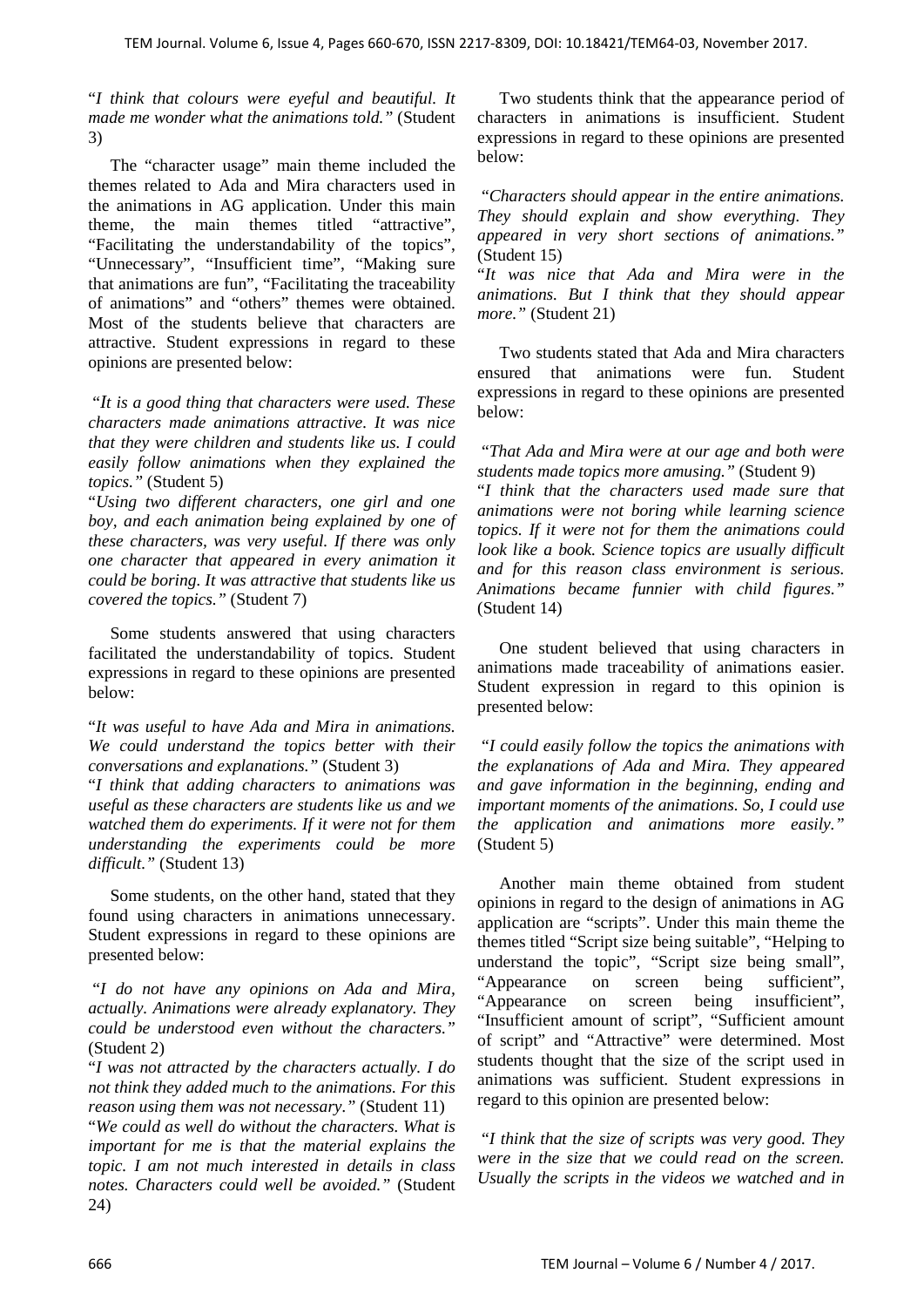*the course materials that our teachers prepared were the same size."* (Student 5)

"*I think that script size was good, although I have problems in my eyes I could read them. I did not have any problems in this subject matter"* (Student 13) "*We did not have any problems with the size of scripts. For example, there are pupils wearing eyeglasses in our class, and even they could read the scripts."* (Student 14)

Some students answered that using scripts in animations supported understanding of the topics. Student expression in regard to this opinion is presented below:

"*There were scripts in the essential parts of the topics which directed me while learning a new topic and made me understand the topics more easily."* (Student 7)

"*Using scripts in the animations was very useful as there was no sound feature and at least writing the names of the tools appeared on the screen and some direction given in speech bubbles made me understand the content more easily."* (Student 17)

"*Scripts were able to explain every subject in detail and helped me understand."* (Student 24)

"*If it were not for the scripts we would learn less as scripts made sure that we comprehend more information."* (Student 25)

One student, on the other hand, stated that the size of the scripts in the animations was small. The words of two students who agreed on these expressions are given below:

"*I was able to read the scripts but I could read them more easily if they were larger. We have friends who wear glasses in our class, I think that writing the scripts larger would be better for them, too"* (Student 16)

In regards to the appearance length of scripts in animations on the screen, three students stated that the length was enough while three students stated otherwise. Student expressions in regard to this opinion are presented below:

"*I think that the scripts were rather readable and their appearance length was sufficient for reading."* (Student 21)

"*Everything about the scripts was nice. Their timing and appearance length was very good. If the appearance length of the scripts on the screen was longer the animations could become boring."* (Student 23)

"*Scripts were passing a little fast; they were disappearing before I understood and so I felt the need to watch some animations again."* (Student 13) "*Scripts were good but they could appear on the screen a little bit longer as the scripts were in English and some friends can have difficulty in reading."* (Student 18)

Two of the obtained student answers stated that the amount of scripts in the animations was insufficient whereas one student claimed that the amount of script was sufficient. Student expressions in regard to this opinion are presented below:

"*Scripts could be monger. If there was more script, I could understand subjects better."* (Student 10)

"*Longer scripts should be used in animation and more exposition should be provided. Due to lack of voice feature and the fact that scripts are summarised, watching each animation only once was not enough for me and I had to watch for a number of times to understand better."* (Student 19)

"*That the scripts were in the form of short notes was very good. The subjects were also being given in visual form and more script would be meaningless and unnecessary."* (Student 11)

One student expressed that the scripts in the animations in application were attractive whereas another student claimed that they were not attractive. Student expressions in regard to this opinion are presented below:

"*I think that scripts were attractive as they were placed so as to attract the attention to important points and emphasise them in short speech bubbles."* (Student 7)

"*Scripts are not attractive at all. Instead of delivering the class with speech bubbles, voice feature should be in place and characters should be vocalized."* (Student 15)

In regard to the length of animations in AG application, two themes were obtained, namely "sufficient" and "insufficient". It can be seen that there is not much difference between the numbers of students who think that the length of animations was sufficient and otherwise. Student expressions in regard to this opinion are presented below:

"*I think that animations were didactic but I would prefer them to take longer and be more detailed."* (Student 1)

"*Actually the animations were explanatory and I was able to understand the subjects. However, I feel that subjects are passing too fast and finishing early. I*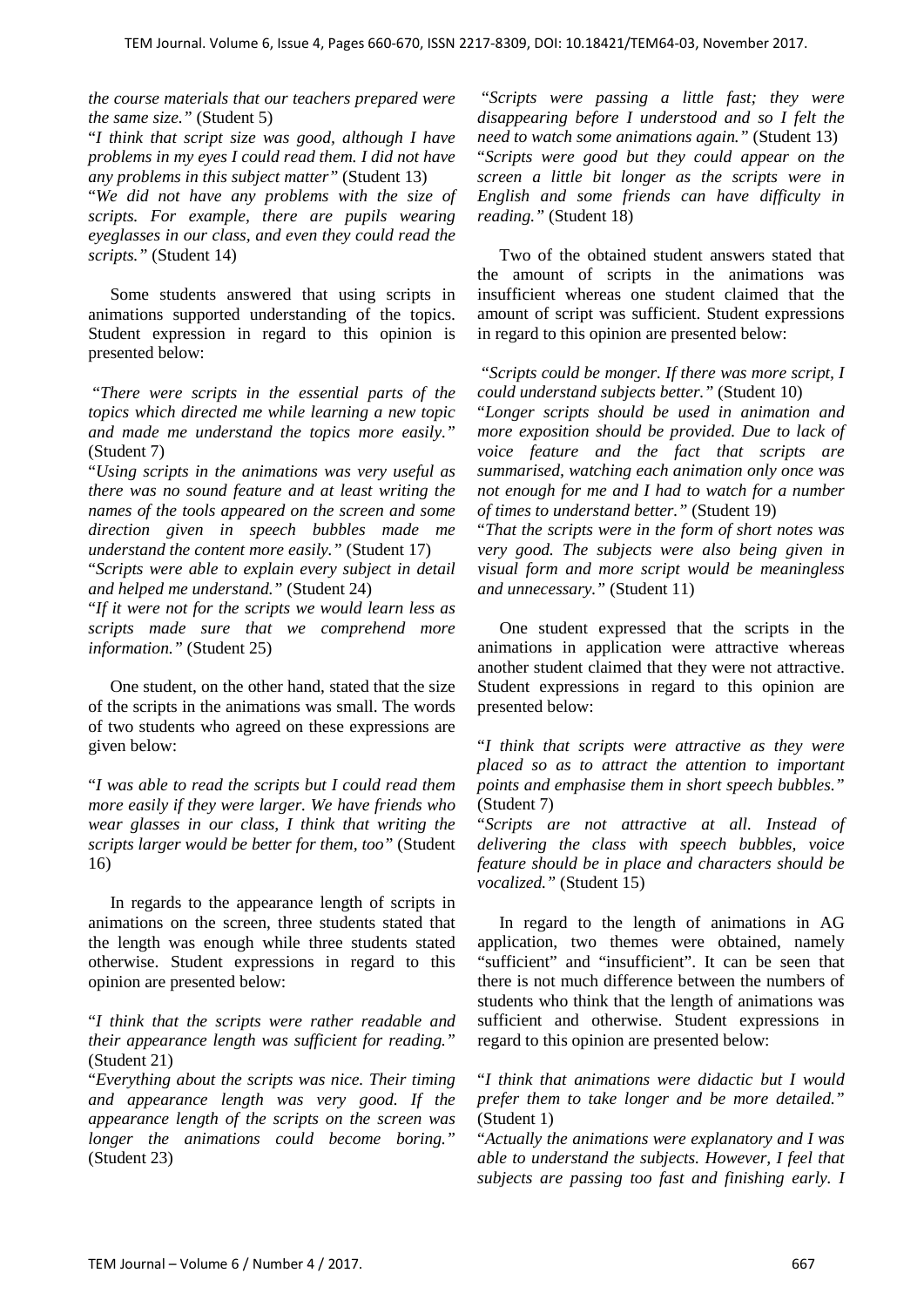*think that animations could be a little bit longer."*  (Student 2)

"*Animations could take a little bit longer. For example, you are giving an example in animations or making an experiment about the subject. Doubling their number and extending their length can be better."* (Student 20)

"*I think that the length of animations was sufficient for me to understand the subjects. They were in the fashion and length to tell the subjects clearly enough."* (Student 3)

"*Animations were adjusted very well in terms of length, they were neither long nor short. They were explaining the subjects from a to z nicely. If they were shorter it could be not sufficient for us to understand the subjects. And if they were longer the animations could be boring."* (Student 6)

#### **4. Discussion and Conclusion**

In the first stage of the study which was the development of augmented reality contents for science education, a design-based research method was preferred. According to Kuzu, Çankaya & Mısırlı [29], design-based research method makes essential contributions to the design of technologyassisted educative materials and environments. The aim was to make sure that contents developed in order to be used in science education were welldesigned and helpful for learning.

According to the teacher and student opinions on science education augmented reality contents developed in the process of design-based research, it was concluded that the design was nice, easily usable and filled with useful content.

According to the conclusions obtained from the study, it was found out that the science augmented reality contents developed throughout the period were used by students in problem-based learning process and the contents were supportive of learning, the visuals were effective in covering topics, characters used in materials were effective and provided effective use of time, as positive aspects. In their study on chemistry, Cheng and Tsai [30] argued that more information was transferred to students with the visuals provided by augmented reality applications and that permanent learning was realised. According to the obtained result, it can be said that effective learning can be achieved by

designing visuals better. In addition, another finding obtained is that the avatars used in animation had positive effects and attracted attention. Holly [31] stated that digital world was a part of our life and children were very fond of it; thus, avatars were a type of digital life and could be used in several learning activities.

Developed science education augmented reality contents were evaluated by students based on design principles which showed that usage of colours and characters was attractive and the script size and animation lengths were appropriate. In the study, materials were designed taking design principles into consideration and opinions of both teachers and students were obtained and necessary corrections were made, as a result of which students agreed that script size was appropriate. In addition, students also thought that the used colours was suitable, attractive and not eye-straining. Animations prepared as the content of augmented reality were designed so as to take shorter than 2 minutes and were seen sufficient by the students. Sood [32] argues that preparing mini videos which take 1-2 minutes for complicated subjects and using visuals and scripts in a balanced manner would ensure learning. Hazlett [33] states that in studies which take more than 12 minutes students spent only 3 minutes for videos which means that longer videos reduce engagement time of students. However, according to the obtained results, some students prefer longer animations.

To summarise, augmented reality contents developed for science teaching were assessed as effective by teachers and students alike. It can be said that while developing educative materials for students, applying design-based research model and paying attention to material design principles ensures that the developed material is effective. Naturally this study has some limitations just like other studies. One of these limitations is that the developed content is suitable only for  $7<sup>th</sup>$  grade science class subjects. Another limitation is that the study is at qualitative dimension only and its impact on achievement is not evaluated. In the second step of the study, it is planned to add other science subjects and examine the impact on achievement and attitudes.

The hope is that with the help of the science class education augmented reality contents developed within the process of this study contribution will be made to the closing of material deficit in science teaching and direction will be given to future studies.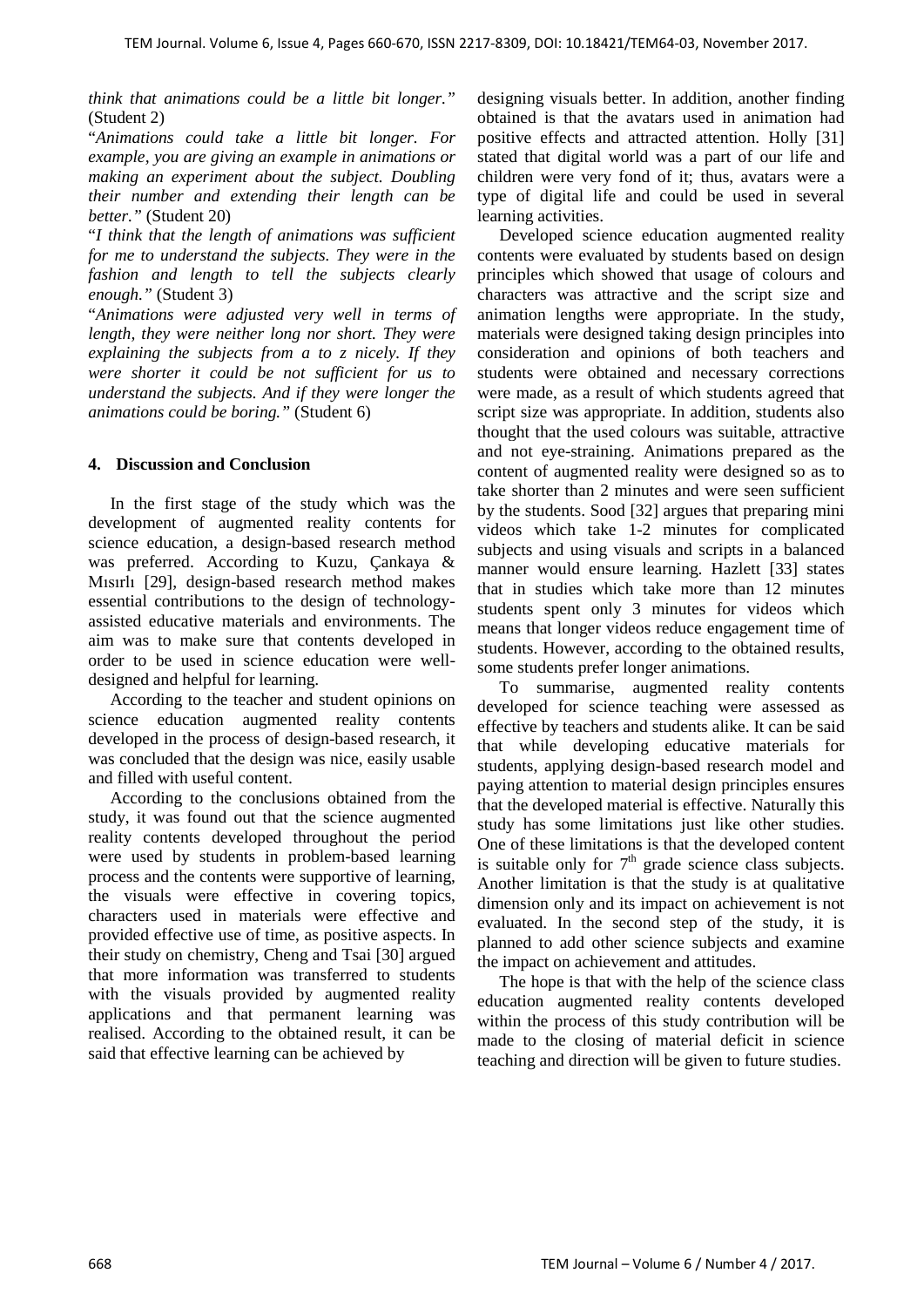#### **References**

- [1]. Gürdal, A. (1992). İlköğretim okullarında fen bilgisinin önemi. *Hacettepe Üniversitesi Eğitim Fakültesi Dergisi*, *8*(8).*,* 185-189.
- [2]. Başer, M. (2015). Fen Eğitiminin Amaçları. Retrived on 24 August 2017 from: [http://fikretkorur.guncelfizik.com/wp](http://fikretkorur.guncelfizik.com/wp-content/uploads/fen_egitiminin_amaclari.pdf)[content/uploads/fen\\_egitiminin\\_amaclari.pdf](http://fikretkorur.guncelfizik.com/wp-content/uploads/fen_egitiminin_amaclari.pdf)
- [3]. Kaptan, F., & Kuşakçı, F. (2002). Fen öğretiminde beyin fırtınası tekniğinin öğrenci yaratıcılığına etkisi. *V. Ulusal Fen Bilimleri ve Matematik Eğitimi Kongresi Bildiriler Kitabı*, 197-202.
- [4]. Colagrande, A. E., Martorano, A.A.S., & Arroio, A. (2016). Assessment on How Pre-Service Science Teachers View the Nature of Science. *Journal of Turkish Science Education,13*(4 ), 293-307.
- [5]. Akgündüz, D., & Akınoğlu, O. (2017). The Impact of Blended Learning and Social Media-Supported Learning on the Academic Success and Motivation of the Students in Science Education. *Education and Science, 42*(191). DOI: [10.15390/EB.2017.6444](http://dx.doi.org/10.15390/EB.2017.6444)
- [6]. Abdüsselam, M.S., & Sevencan, O. (2014). Fizik öğretiminde artırılmış gerçeklik ortamlarının kullanımlarına ilişkin öğretmen ve öğrenci görüşleri: 11. sınıf manyetizma konusu örneği. *Pegem Eğitim ve Öğretim Dergisi*, *4*(1), 59-74.
- [7]. Holstermann, N., Grube, D. & Bögeholz, S. (2010). Hands-on Activities and Their Influence on Students' Interest. *Research in Science Education, 40*(5), 743- 757.
- [8]. Nincarean, D., Alia, M. B., Halim, N. D. A., & Rahman, M. H. A. (2013). Mobile augmented reality: The potential for education. *Procedia-Social and Behavioral Sciences*, *103*, 657-664. [DOI: 10.1016/j.sbspro.2013.10.385](http://doi.org/10.1016/j.sbspro.2013.10.385)
- [9]. Hursen, C., & Ceker, E. (2012). Evaluating teacher competencies in using new instructional technologies. *International Journal of Learning and Teaching (IJLT)*, *4*(1), 1-13.
- [10]. Hursen, C., & Salaz, D. (2016). Investigating the Effects of Authentic Childhood Games in Teaching English. *Cypriot Journal of Educational Sciences*, *11*(2), 58-62.
- [11]. Soykan, E., & Ozdamli, F. (2016). The Impact of M-Learning Activities on the IT Success and M-Learning Capabilities of the Special Education Teacher Candidates. *World Journal on Educational Technology: Current Issues, 8*(3), 267-276. DOI: 10.18844/wjet.v8i3.1019
- [12]. Tugun, V. (2016). Validity and Reliability Dissertation of the Scale Used for Determination of Perceptions and Attitudes of Teacher's Proficiency in Tablet PC-Supported Education. *Cypriot Journal of Educational Sciences, 11*(2), 51-57. DOI: 10.18844/cjes.v11i2.617
- [13]. Bengisoy, A. (2017). Examination of tablet usage by 4 years old pre-school student. *World Journal on Educational Technology: Current Issues, 6*(3), 158- 164. DOI:10.18844/wjet.v6i3.2062

[14]. Uzunboylu, H. & Tugun, V. (2016). Validity and reliability of tablet supported education attitude and usability scale. *Journal of Universal Computer Science, 22*(1), 82-93.

- [15]. Abdüsselam, M.S., & Karal, H. (2012). Fizik öğretiminde artirilmiş gerçeklik ortamlarinin öğrenci akademik başarisi üzerine etkisi: 11. Sinif manyetizma konusu örneği. Journal of Research in *Education and Teaching, 1*(4), 170-181.
- [16]. Majid, A. A. N., Mohammed, H., & Sulaiman, R. (2015). Students' perception of mobile augmented reality applications in learning computer organization. Procedia - Social and Behavioral Sciences 176 (2015)  $111 - 116$ .
- [17]. Yim, C.Y.M., Chu, S. C., & Sauer, P.L. (2017). Is Augmented Reality Technology an Effective Tool for E-commerce? An Interactivity and Vividness Perspective. *Journal of Interactive Marketing,* 39, 89- 103.
- [18]. Johnson, L. (2011). '*The 2011 Horizon Report*. Austin, Texas: The New Media Consortium.
- [19]. Hedley, N. (2017). Augmented Reality and GIS. [Reference Module in Earth Systems and](http://www.sciencedirect.com/science/referenceworks/9780124095489)  [Environmental Sciences](http://www.sciencedirect.com/science/referenceworks/9780124095489)*. Comprehensive Geographic Information Systems,* 355–368*.*
- [20]. Demirer, V. & Erbaş, Ç., (2015). Investigation of Mobile Augmented Reality Applications and Evaluation of Educational Perspective. *Mersin University Journal of the Faculty of Education*, 11(3).
- [21]. Sampaio, D., & Almeida, P. (2016). Pedagogical strategies for the integration of Augmented Reality in ICT teaching and learning processes. *Procedia Computer Science, 100*, 894 – 899.
- [22]. Lin et. al. (2016) Augmented reality in educational activities for children with disabilities. [Displays,](http://www.sciencedirect.com/science/journal/01419382) *[42](http://www.sciencedirect.com/science/journal/01419382)*, 51-54
- [23]. Shelton, B. E., & Hedley, N. R. (2002). Using augmented reality for teaching earth-sun relationships to undergraduate geography students. In *Augmented Reality Toolkit, The First IEEE International Workshop* (pp. 8-pp). IEEE. DOI: 10.1109/ART.2002.1106948
- [24]. Diegmann, P., Schmidt-Kraepelin, M., Van den Eynden, S., & Basten, D. (2015). Benefits of Augmented Reality in Educational Environments-A Systematic Literature Review. *Wirtschaftsinformatik*, *3*(6), 1542-1556.
- [25]. Wang, F., & Hannafin, M. J. (2005). Design-based research and technology-enhanced learning environments. *Educational Technology Research and Development, 53*(4), 5-23.
- [26]. Cobb, P., Disessa, A., Lehrer, R., & Schauble, L. (2003). Design experiments in educational research. *Educational Researcher*, *32*(1), 9-13.
- [27]. Reimann, P. (2011). Design-based research. In *Methodological choice and design* (pp. 37-50). Springer Netherlands.
- [28]. Cobb, P. (2001). Supporting the improvement of learning and teaching in social and institutional context. *Cognition and instruction: Twenty-five years of progress*, *78*.